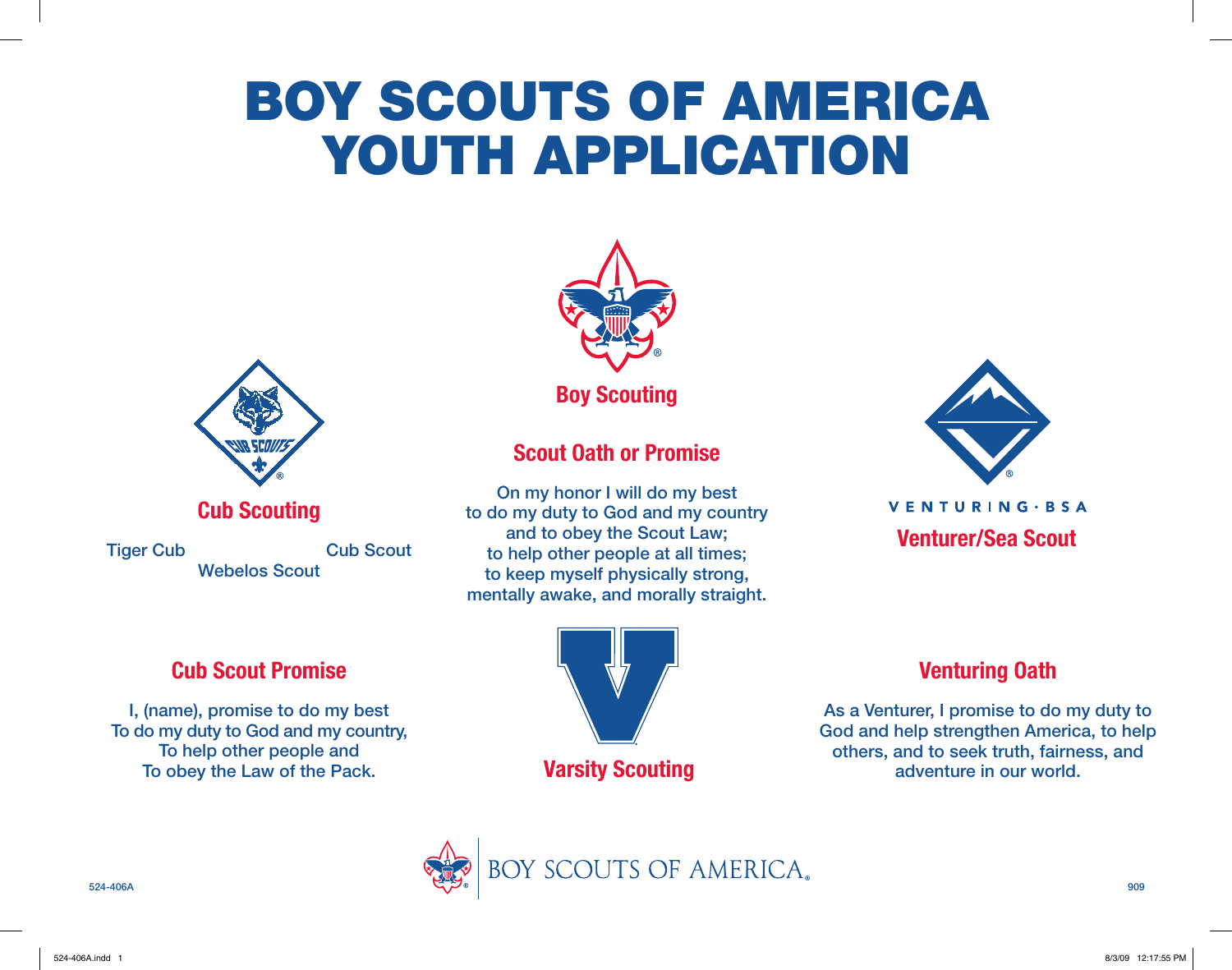#### **Boy Scouts of America Information for Parents**

**A parent or guardian must certify that he or she has read this information sheet for all applicants under 18 years of age.**

#### **(Venturing and Sea Scout members: It is important that you share this with your parents.)**

#### **Welcome to the Boy Scouts of America!**

Your child is joining more than 4 million members of the Boy Scouts of America. Please take the time to review this material and reflect upon its importance. Visit www.scoutparents.org.

#### **The BSA and the Chartered Organization**

The Boy Scouts of America makes Scouting available to our nation's youth by chartering community organizations to operate Cub Scout packs, Boy Scout troops, Varsity Scout teams, Venturing crews, and Sea Scout ships.

The chartered organization must provide an adequate and safe meeting place and capable adult leadership, and must adhere to the principles and policies of the BSA. The BSA local council provides unit leader training, program ideas, camping facilities, literature, professional guidance for volunteer leaders, and liability insurance protection.

#### **Scouting's Volunteers and You**

Scouting's adult volunteers provide leadership at the unit, district, council, and national levels. Many are parents of Scouts; many entered Scouting as youth members. Each chartered organization establishes a unit committee, which operates its Scouting unit, selects leadership, and provides support for a quality program. Unit committees depend on parents for membership and assistance.

#### **Become a ScoutParent**

A ScoutParent must be at least 21 years old and is a parent or adult mentor of a Scout who enthusiastically participates with their Scout and also helps other volunteers provide the best quality program experience to all youth in every unit. Visit www.scoutparents.org.

**Note:** If the parent is not serving as a ScoutParent, the parental signature on the application indicates approval of the ScoutParent, and also if the ScoutParent does not live at the same address as the Scout, a separate adult application is required.

The respective unit committee selects the Cubmaster, Scoutmaster, Varsity Scout Coach, Venturing Advisor, or Sea Scout Skipper, subject to approval of the head of the chartered organization or the chartered organization representative and of the BSA. The unit leader must be a good role model because our children's values and lives will be influenced by that leader. You need to know your child's unit leader and be involved in the unit committee's activities so you can evaluate and help direct that influence.

Scouting uses a fun program to promote character development, citizenship training, and personal fitness for every member. You can help by encouraging perfect attendance, assisting with your child's advancement, attending meetings for parents, assisting with transportation, and assisting when called upon by the unit leader.

#### **Program Policies**

Chartered organizations agree to use the Scouting program in accordance with their own policies as well as those of the BSA. The program is flexible, but major departures from BSA methods and policies are not permitted. As a parent, you should be aware that

- Leadership is restricted to qualified adults who subscribe to the precepts of the Declaration of Religious Principle, the Scout Oath, the Scout Law, and the BSA Standards of Leadership.
- Citizenship activities are encouraged, but partisan political activities are prohibited.
- Military training and drills are prohibited. Marksmanship and elementary drill for ceremonies are permitted.
- The Boy Scouts of America recognizes the importance of religious faith and duty; it leaves sectarian religious instruction to the member's religious leaders and family.
- Members who do not belong to a unit's religious chartered organization shall not be required to participate in its religious activities.
- Two registered adult leaders or one registered adult leader and a parent of a participant, one of whom must be 21 years of age or older, are required on all trips and outings. If trips and outings are coeducational, leaders of both genders must be present.
- Corporal punishment and hazing are not permitted. Parents and unit leaders must work together to solve discipline problems.
- One-on-one activities between youth members and adults are not permitted; personal conferences must be conducted in plain view of others.
- If you suspect that anyone in the unit is a victim of child abuse, immediately contact the Scout executive, who is responsible for reporting this to the appropriate authorities.
- All Scouting activities are open to parental visitation. There are no "secret" organizations within the Boy Scouts of America.

### **Excerpt from the Declaration of Religious Principle**

The Boy Scouts of America maintains that no member can grow into the best kind of citizen without recog nizing an obligation to God and, therefore, recognizes the religious element in the training of the member, but it is absolutely nonsectarian in its attitude toward that religious training. Its policy is that the home and organization or group with which the member is connected shall give definite attention to religious life. Only persons willing to subscribe to these precepts of the Declaration of Religious Principle and to the Bylaws of the Boy Scouts of America shall be entitled to certificates of membership.

#### **Policy of Nondiscrimination**

Youth membership in the Boy Scouts of America is open to all boys and young adults who meet the joining requirements. Membership in Scouting, advancement, and achievement of leadership in Scouting units are open to all youth without regard to race or ethnic background and are based entirely upon individual merit.

**Ethnic background information.** The BSA receives inquiries from various agencies regarding racial composition. Please fill in the appropriate circle on the application to indicate ethnic background.

#### **Thank You**

The Boy Scouts of America appreciates you taking time to become familiar with Scouting. We feel that an informed parent is a strong ally in delivering the Scouting program. Help us keep the unit program in accord with Scouting principles. Alert the unit committee, chartered organization representative, and head of the chartered organization to any major deviations. Please do your fair share to support a quality unit program.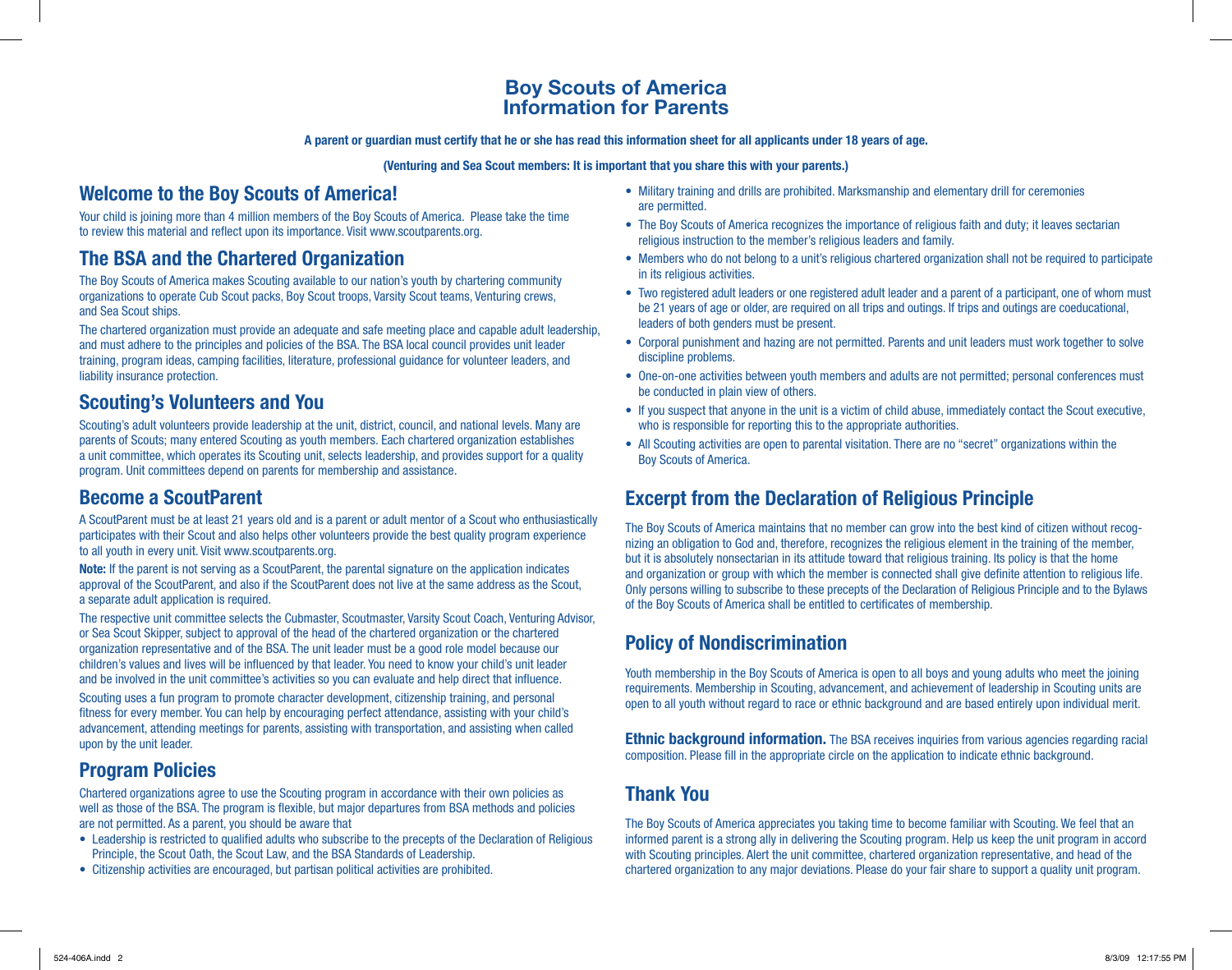#### **Tips for completing the Application for Youth Membership:**

 $\blacktriangleright$ Print—do not use cursive.

- $\geq$ Use black or dark blue ink.
- $\blacktriangleright$ Press firmly when printing.
- $\blacktriangleright$ Print one letter only in each box.
- $>$ Use upper-case letters and stay within the blue boxes for legibility.
- $\blacktriangleright$  Fill in circles; do not use check marks.
- Ä-Make sure you have all needed signatures on application.
- $\geq$ Don't alter the application—it could affect the quality of the scan.

Mailing address example:



#### **BOYS' LIFE MAGAZINE**

**A message to parents.** The youth registration fee is \$15 for one year.

**Boys' Life** is the monthly magazine of the Boy Scouts of America. It will help in your Scouting program and stimulate your interest in good reading. The subscription is only \$12 a year (half the new regular rate of \$24 a year). Just fill in the *Boys' Life* circle on the application. Please calculate and remit the appropriate state and local taxes. On late registrations it may be necessary to deliver back issues. Boys' Life will not begin for at least two months after you register.

### **Joining Requirements Parent/Guardian Information**

## **Boy Scout Troop/Varsity Team**

#### **Boy Scout Troop**

Your son can be a Scout if he has completed the fifth grade and is at least 10 years old or is age 11 or has earned the Arrow of Light Award and is at least 10 years old, but has not reached age 18.

- 1. Complete the application (sign your name, indicating approval).
- 2. Give the completed application and fees to the Scoutmaster.
- 3. Secure a copy of the *Boy Scout Handbook* and complete the joining requirements as listed.

**Health information.** Please fill out the personal health history Class 1 form, No. 34414B, found on www.scouting.org/forms and give it to the unit leader.

#### **Varsity Team**

Varsity Scouting—A male youth must be at least 14 years of age and not yet 18. **(Complete the application process as above and give it to the Varsity Coach.)**

**Health information.** Varsity Scouting involves strenuous activities. You should inform your Varsity Scout Coach of any condition that might limit your son's participation. Please fill out the personal health history Class 1 form, No. 34414B, found on www.scouting.org/forms and give it to the unit leader. Cut along dotted line

|                   |                                                |                                | <b>UUL AIVIIY AVILUA IIIIV.</b>          |
|-------------------|------------------------------------------------|--------------------------------|------------------------------------------|
|                   | <b>Registration and Subscription Fee Chart</b> |                                | <b>TEMPORARY MEMBERSHIP</b>              |
| Term per<br>month | Youth/adult<br>registration fee                | Boys' Life<br>subscription fee | <b>CERTIFICATE</b><br>(Good for 60 days) |
|                   | 1.25                                           |                                | This certifies that                      |
| $\overline{2}$    | 2.50                                           | 2.00                           |                                          |
| 3                 | 3.75                                           | 3.00                           |                                          |
| 4                 | 5.00                                           | 4.00                           | is a member of                           |
| 5                 | 6.25                                           | 5.00                           |                                          |
| 6                 | 7.50                                           | 6.00                           |                                          |
|                   | 8.75                                           | 7.00                           | Unit leader signature                    |
| 8                 | 10.00                                          | 8.00                           |                                          |
| 9                 | 11.25                                          | 9.00                           | <b>Date</b>                              |
| 10                | 12.50                                          | 10.00                          |                                          |
| 11                | 13.75                                          | 11.00                          | <b>BOY SCOUTS OF AMERICA.</b>            |
| 12                | 15.00                                          | 12.00                          |                                          |

### **Cub Scout Pack**

Pack membership is open to boys.

- 1. Complete the information on the application page and sign your name, indicating approval.
- 2. Give the completed application and fees to the Cubmaster.

**Tiger Cub—**Must be under the age of 8, have completed kindergarten or be in the first grade, or be age 7. **Cub Scout—**Must have completed first grade but not completed third grade, or be age 8 or 9. Webelos Scout—Must have completed third grade but not completed fifth grade, or be age 10 but not yet 11<sup>/2</sup>.

#### **Parent Agreement**

I have read the Cub Scout Promise and I want my son to join the pack. I will assist him in observing the policies of the Boy Scouts of America and of his pack's chartered organization. I will

- While he is a Tiger Cub, serve as his adult partner and participate in all meetings and activities and <sup>a</sup>pprov<sup>e</sup> hi<sup>s</sup> <sup>a</sup>dvancement.\*
- While he is a Cub Scout, help him grow as a Cub Scout and approve his Cub Scout advancement.
- While he is a Tiger Cub, Cub Scout, or Webelos Scout, attend monthly pack meetings and take part in <sup>o</sup>the<sup>r</sup> <sup>a</sup>ctivities; <sup>a</sup>ssist pack leader<sup>s</sup> <sup>a</sup><sup>s</sup> <sup>n</sup>eeded.

#### \***If the parent is not serving as the adult partner, the parental signature on the application indicates approval of the adult partner and also if the adult partner does not live at the same address as the Tiger Cub, a separate adult application is required.**

**Health information.** Please fill out the personal health history Class 1 form, No. 34414B, found on www.scouting.org/forms and give it to the unit leader.

# **Venturing Crew/Sea Scout Ship (Coeducational)**

I submit my \$15 registration fee for one year. I am at least 14 years of age and have completed the eighth grade or am 15 years of age and not yet 21. Must have parent/guardian approval if under 18 years of age.

Venturers and Sea Scouts registered in a crew or ship prior to their 21st birthday may continue as mem bers after their 21st birthday until the crew or ship recharters or until they reach their 22nd birthday, whichever comes first.

Venturing and Sea Scouting include challenging physical and mental activities. If you have not recently had a complete medical examination, you are urged to see your family physician. Notify your Advisor/Skipper if you require special medication or if your physician recommends limited activity. Please fill out the personal health history Class 1 form, No. 34414B, found on www.scouting.org/forms and give it to the unit leader.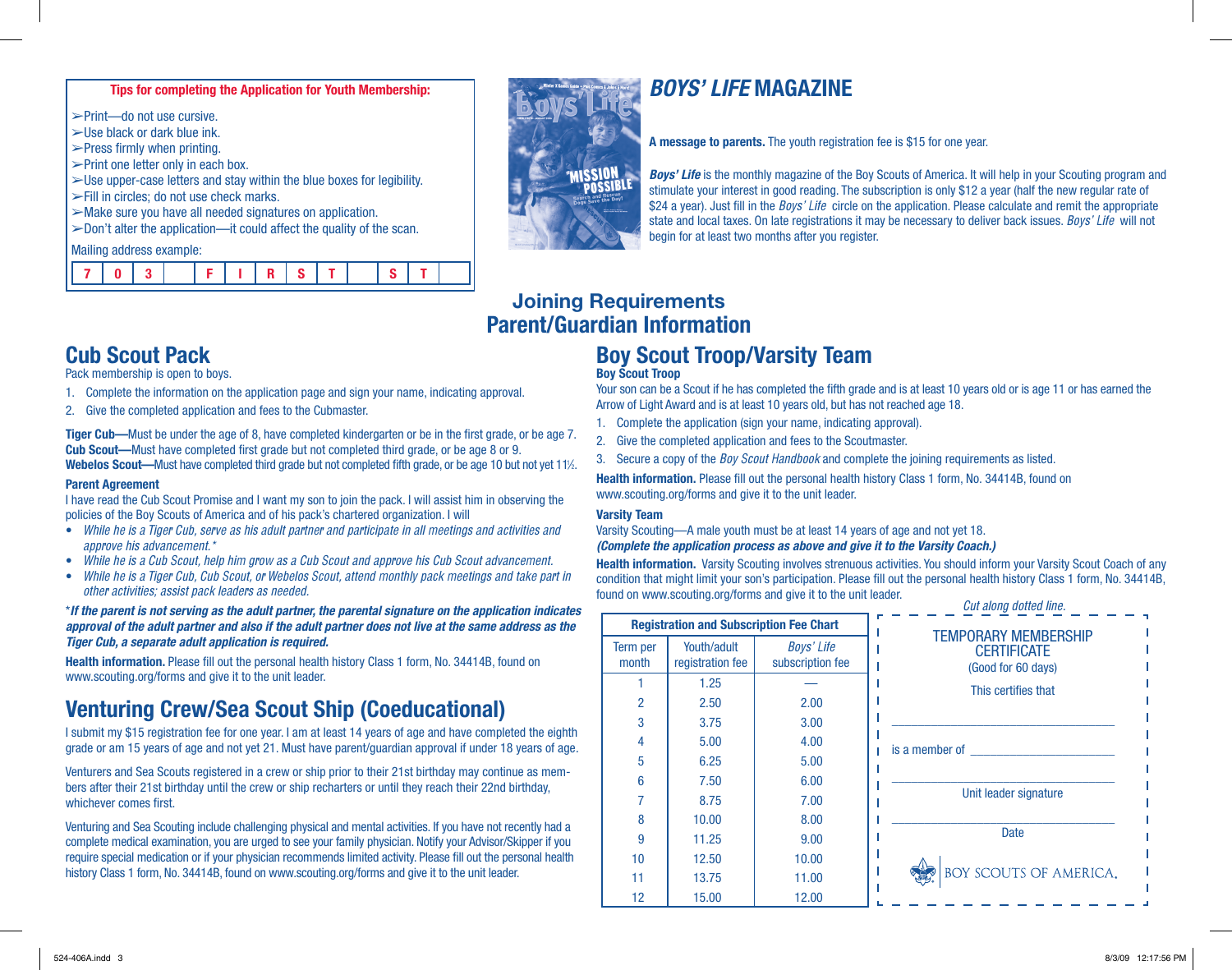|                                                          |                                                                                                                                                                                     |                                    | <b>USE BLACK OR BLUE INK ONLY.</b>     |                              |                                     |                                                                        |                                                                                             |
|----------------------------------------------------------|-------------------------------------------------------------------------------------------------------------------------------------------------------------------------------------|------------------------------------|----------------------------------------|------------------------------|-------------------------------------|------------------------------------------------------------------------|---------------------------------------------------------------------------------------------|
| Print-do not use<br>cursive.                             | <b>Cub Scout</b><br><b>Unit type:</b><br>(Fill in the circle.) $O$ Pack                                                                                                             | <b>Boy Scout</b><br><b>A</b> Freep | <b>Varsity Scout</b><br>$O$ Team       | <b>Venturing</b><br>$O$ Crew | Sea Scout<br>$\circ$<br><b>Ship</b> | ◯ Lone Cub Scout<br>◯ Lone Boy Scout                                   | Unit<br>number:                                                                             |
| <b>Print one letter or</b>                               | For pack registration select one:                                                                                                                                                   | $\bigcap$ Tiger Cub                | <b>A Cub Scout</b>                     | ◯ Webelos Scout              |                                     | $\bigcirc$ Arrow of Light earned                                       |                                                                                             |
| number only in<br>each box.                              | ◯ Mark here if new to Scouting.                                                                                                                                                     | ◯ Former Scout                     | ◯ Former Venturer                      | <b>C</b> Former Sea Scout    |                                     |                                                                        |                                                                                             |
| Use upper-case                                           | ed membership certificate, registration may be accomplished in this unit by paying \$1 for processing the transfer Mark and attach certificate. It will be returned by the council. |                                    |                                        |                              |                                     |                                                                        |                                                                                             |
| letters and stay                                         | Transfer from council number:                                                                                                                                                       | Unit type:                         | $\bigcirc$ Pack                        | $\circ$<br><b>Troop</b>      | $\bigcirc$ Crew<br>$\bigcirc$ Team  | $Q$ Ship                                                               |                                                                                             |
| within the blue<br>boxes for legibility.                 |                                                                                                                                                                                     |                                    |                                        |                              |                                     |                                                                        | • Fill in radio buttons<br>completely.                                                      |
|                                                          | from unexpired certificate:                                                                                                                                                         |                                    |                                        |                              |                                     |                                                                        |                                                                                             |
| irst name (No initials or nicknames)                     | Vame and <b>Nodress information (Please print one letter in each space—press hard, you are making a copy.)</b>                                                                      | Middle name                        |                                        | Last name                    |                                     |                                                                        | <b>Suffix</b>                                                                               |
| HIN<br>$\boldsymbol{0}$                                  |                                                                                                                                                                                     | A<br>N                             | D R <br>$E$ W                          | S M                          | H                                   |                                                                        |                                                                                             |
| Mailing\address<br><b>Jountry</b>                        |                                                                                                                                                                                     |                                    | City                                   |                              |                                     |                                                                        | <b>State</b><br>Zip code                                                                    |
| S<br>ზ<br>$\overline{2}$<br>4                            | S<br>$R$ $E$<br>IN<br>$\mathsf{A}$                                                                                                                                                  | IE.                                | $\mathsf{A}$<br>N                      | Y<br>T 0 W N                 |                                     |                                                                        | $\overline{2}$<br>$ 3\rangle$<br>N<br>$\mathbf{1}$<br><b>5</b><br>4                         |
|                                                          |                                                                                                                                                                                     |                                    |                                        |                              |                                     |                                                                        |                                                                                             |
| Home phone                                               |                                                                                                                                                                                     | Date of birth (mm/dd/yyyy)         | Grade                                  |                              | Ethnic background:                  |                                                                        |                                                                                             |
| $\overline{5}$<br>$\sqrt{5}$<br>1 2 <br>$\overline{b}$   | 3 <sup>1</sup><br>4 5 <br> 6 <br>$\overline{7}$<br> 0 1                                                                                                                             | 9 9 5<br>$\boldsymbol{0}$          | 0 6                                    |                              | O African American                  | Native American                                                        | $O$ Asian<br>O Alaska Native                                                                |
| School                                                   |                                                                                                                                                                                     |                                    |                                        |                              | $\emptyset$ Caucasian/White         | O Hispanic/Latino                                                      | $\bigcirc$ Other<br>$\bigcirc$ Pacific Islander                                             |
| R[E]<br>K<br>$\mathcal{A}^*$                             | $E$ M $E$ N $T$ $A$ $R$ $Y$<br>Ε<br>E.                                                                                                                                              |                                    |                                        |                              | $\bigcirc$ Male<br>Gender:          | O Female                                                               | <b>Boys' Life</b><br>O                                                                      |
|                                                          |                                                                                                                                                                                     |                                    |                                        |                              |                                     |                                                                        | subscription                                                                                |
|                                                          |                                                                                                                                                                                     |                                    |                                        |                              |                                     |                                                                        |                                                                                             |
| Parent/guardian information                              | $\bigcirc$ Mark here if address is same as above.                                                                                                                                   |                                    | O I agree to be an active ScoutParent. |                              |                                     | $\bigcirc$ Mark here if you are the Tiger Cub adult partner.           |                                                                                             |
|                                                          | $\bigcirc$ Mark\here if the adult partner/ScoutParent is not living at the same address; complete and attach an adult application.                                                  |                                    |                                        |                              |                                     |                                                                        |                                                                                             |
| Select relationship:                                     | $\bigcirc$ Parent                                                                                                                                                                   | $\bigcirc$ Guardian                | Grandparent                            |                              | $\bigcirc$ Other (specify)          |                                                                        |                                                                                             |
| First name (No initials or nicknames)                    |                                                                                                                                                                                     | <b>Middle name</b>                 |                                        | Last name                    |                                     |                                                                        | <b>Suffix</b>                                                                               |
| 0 R<br>E<br>B<br> A H                                    |                                                                                                                                                                                     | S<br>$\mathbf U$                   | Έ                                      | S<br>M                       | H                                   |                                                                        |                                                                                             |
| Mailing address<br>Country                               |                                                                                                                                                                                     |                                    | City                                   |                              |                                     |                                                                        | <b>State</b><br>Zip code                                                                    |
| U S<br>3<br>$\overline{2}$<br>4                          | S<br>R<br>l El<br>IN<br>A                                                                                                                                                           | E                                  | A                                      | $ 0 $ W $ N $                |                                     |                                                                        | $5\overline{5}$<br>1<br>3<br>$\overline{2}$<br>N<br>$\overline{4}$                          |
| Home phone                                               |                                                                                                                                                                                     | Date of birth (mm/dd/yyyy)         | <b>Occupation</b>                      |                              | Employer                            |                                                                        | <b>24-406A</b><br>Gender:                                                                   |
|                                                          |                                                                                                                                                                                     | $\rightarrow$                      |                                        |                              |                                     |                                                                        | OМ                                                                                          |
| 5<br>5 <sup>5</sup><br>$5\overline{)}$<br>$\overline{2}$ | $6\phantom{a}$<br>$\overline{5}$<br>3<br>4                                                                                                                                          | Make sure you have                 | $\overline{2}$                         |                              |                                     |                                                                        | years.                                                                                      |
| <b>Business phone</b>                                    |                                                                                                                                                                                     | all needed signatures              | hg experience                          |                              |                                     | <b>Cell phone</b>                                                      |                                                                                             |
|                                                          | х                                                                                                                                                                                   | on application.                    |                                        |                              |                                     |                                                                        |                                                                                             |
| Parent/guardian e-mail address                           |                                                                                                                                                                                     |                                    |                                        |                              |                                     | I have read the attached information sheet and approve the application | file for three                                                                              |
|                                                          |                                                                                                                                                                                     | $\circleda$                        |                                        |                              |                                     |                                                                        | Retain on<br>(signature of parent/guardian required if applicant is under 18 years of age). |
|                                                          | Bill Taylor                                                                                                                                                                         |                                    |                                        |                              | Signature of parent/guardian        | Deborah Sue Smíth                                                      |                                                                                             |
| Signature of unit leader (or designee)                   |                                                                                                                                                                                     | Date                               |                                        |                              |                                     |                                                                        |                                                                                             |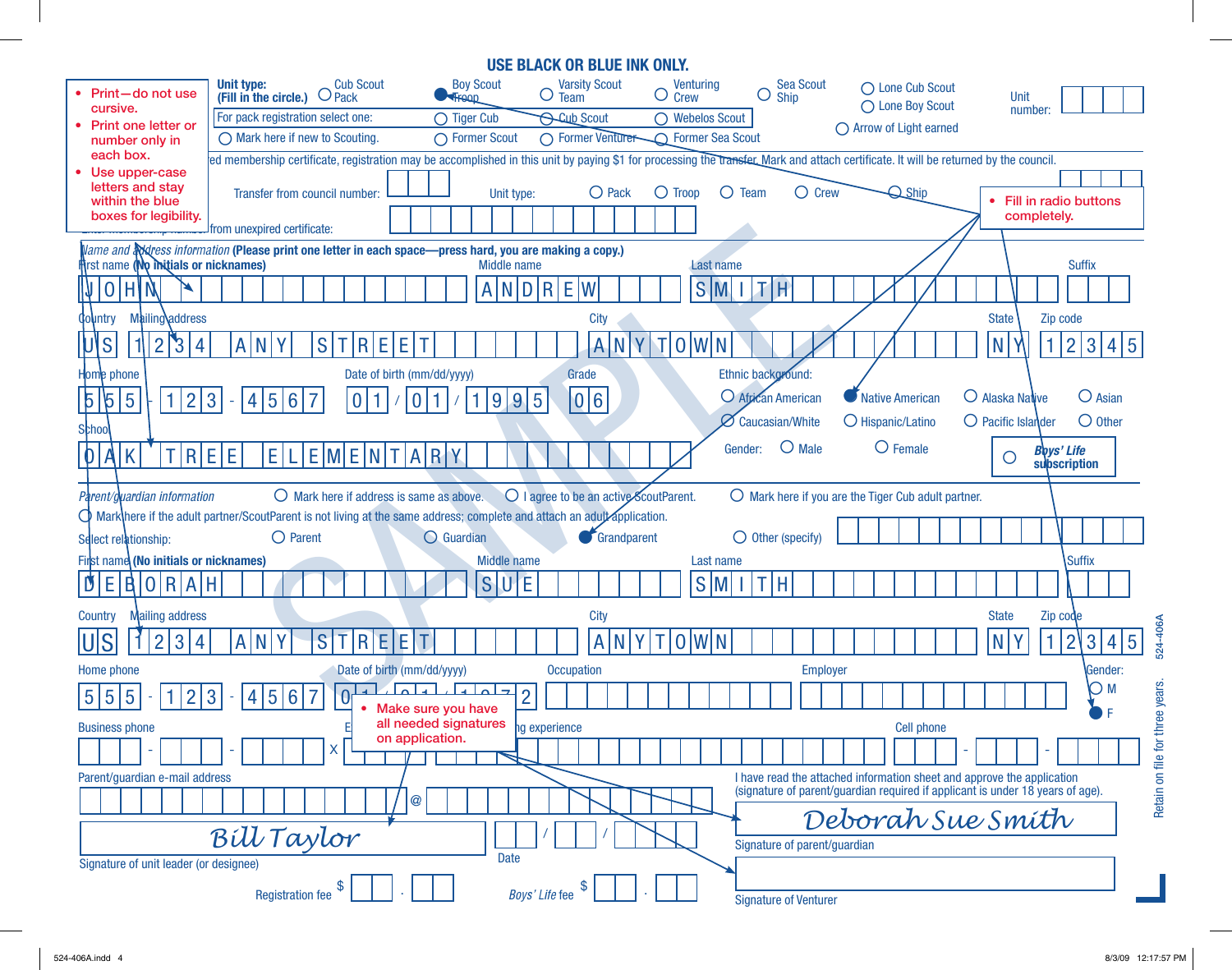| YOUTH                                                               | Unit type:<br><b>Cub Scout</b><br>(Fill in the circle.) O Pack                                                                                                                                                  | <b>Boy Scout</b><br>$\bigcup$ Troop | <b>Varsity Scout</b><br>$\mathbf{\mathsf{O}}$ Team | Venturing<br>$\bigcirc$ Crew |                    | Sea Scout<br>$\bullet$ Ship  | O Lone Cub Scout                                                                  | Unit               |                                   |
|---------------------------------------------------------------------|-----------------------------------------------------------------------------------------------------------------------------------------------------------------------------------------------------------------|-------------------------------------|----------------------------------------------------|------------------------------|--------------------|------------------------------|-----------------------------------------------------------------------------------|--------------------|-----------------------------------|
| <b>MEMBERSHIP</b>                                                   | For pack registration select one:                                                                                                                                                                               | ◯ Tiger Cub                         | C Cub Scout                                        | Webelos Scout                |                    |                              | O Lone Boy Scout                                                                  | number:            |                                   |
|                                                                     | ◯ Mark here if new to Scouting.                                                                                                                                                                                 | <b>O</b> Former Scout               | <b>O</b> Former Venturer                           | <b>O</b> Former Sea Scout    |                    |                              | Arrow of Light earned                                                             |                    |                                   |
|                                                                     | If applicant has an unexpired membership certificate, registration may be accomplished in this unit by paying \$1 for processing the transfer. Mark and attach certificate. It will be returned by the council. |                                     |                                                    |                              |                    |                              |                                                                                   |                    |                                   |
| <b>O</b> Transfer application                                       | Transfer from council number:                                                                                                                                                                                   | Unit type:                          | $Q$ Pack                                           | $\bigcirc$ Troop             | $\bigcirc$ Team    | $\bigcirc$ Crew              | $\bigcirc$ Ship                                                                   | Unit number:       |                                   |
|                                                                     | Enter membership number from unexpired certificate:                                                                                                                                                             |                                     |                                                    |                              |                    |                              |                                                                                   |                    |                                   |
| First name (No initials or nicknames)                               | Name and address information (Please print one letter in each space-press hard, you are making a copy.)                                                                                                         | Middle name                         |                                                    |                              | Last name          |                              |                                                                                   |                    | Suffix                            |
|                                                                     |                                                                                                                                                                                                                 |                                     |                                                    |                              |                    |                              |                                                                                   |                    |                                   |
| Mailing address<br>Country                                          |                                                                                                                                                                                                                 |                                     | City                                               |                              |                    |                              |                                                                                   | State              | Zip code                          |
| US                                                                  |                                                                                                                                                                                                                 |                                     |                                                    |                              |                    |                              |                                                                                   |                    |                                   |
| Home phone                                                          | Date of birth (mm/dd/yyyy)                                                                                                                                                                                      |                                     | Grade                                              |                              | Ethnic background: |                              |                                                                                   |                    |                                   |
|                                                                     |                                                                                                                                                                                                                 |                                     |                                                    |                              | O African American |                              | O Native American                                                                 | O Alaska Native    | O Asian                           |
|                                                                     |                                                                                                                                                                                                                 |                                     |                                                    |                              | O Caucasian/White  |                              | O Hispanic/Latino                                                                 | O Pacific Islander | $\bullet$ Other                   |
|                                                                     |                                                                                                                                                                                                                 |                                     |                                                    |                              |                    |                              |                                                                                   |                    |                                   |
|                                                                     | $\bigcirc$ Mark here if address is same as above.<br>$\bigcirc$ Mark here if the adult partner/ScoutParent is not living at the same address; complete and attach an adult application.                         |                                     | $\bigcirc$ I agree to be an active ScoutParent.    |                              | Gender:            | $O$ Male                     | $\bigcirc$ Female<br>$\bigcirc$ Mark here if you are the Tiger Cub adult partner. | $\circ$            | <b>Boys' Life</b><br>subscription |
| School<br>Parent/guardian information<br>Select relationship:       | O Parent                                                                                                                                                                                                        | $\bigcirc$ Guardian                 | Grandparent                                        |                              |                    | O Other (specify)            |                                                                                   |                    |                                   |
|                                                                     |                                                                                                                                                                                                                 | Middle name                         |                                                    |                              | Last name          |                              |                                                                                   |                    | Suffix                            |
| First name (No initials or nicknames)<br>Mailing address<br>Country |                                                                                                                                                                                                                 |                                     | City                                               |                              |                    |                              |                                                                                   | State              | Zip code                          |
| <b>US</b>                                                           |                                                                                                                                                                                                                 |                                     |                                                    |                              |                    |                              |                                                                                   |                    |                                   |
| Home phone                                                          | Date of birth (mm/dd/yyyy)                                                                                                                                                                                      |                                     | Occupation                                         |                              |                    | Employer                     |                                                                                   |                    | Gender:                           |
|                                                                     |                                                                                                                                                                                                                 |                                     |                                                    |                              |                    |                              |                                                                                   |                    | OM                                |
|                                                                     |                                                                                                                                                                                                                 |                                     |                                                    |                              |                    |                              |                                                                                   |                    | OF                                |
| <b>Business phone</b>                                               | Ext.                                                                                                                                                                                                            | Previous Scouting experience        |                                                    |                              |                    |                              | Cell phone                                                                        |                    |                                   |
|                                                                     | X                                                                                                                                                                                                               |                                     |                                                    |                              |                    |                              | I have read the attached information sheet and approve the application            |                    |                                   |
|                                                                     |                                                                                                                                                                                                                 |                                     |                                                    |                              |                    |                              | (signature of parent/guardian required if applicant is under 18 years of age).    |                    |                                   |
| Parent/guardian e-mail address                                      |                                                                                                                                                                                                                 |                                     |                                                    |                              |                    |                              |                                                                                   |                    |                                   |
| Signature of unit leader (or designee)                              |                                                                                                                                                                                                                 | Date                                |                                                    |                              |                    | Signature of parent/guardian |                                                                                   |                    |                                   |
| 2002                                                                | <b>Registration fee</b>                                                                                                                                                                                         |                                     | $\mathfrak{S}$<br>Boys' Life fee                   |                              |                    | Signature of Venturer        |                                                                                   |                    |                                   |